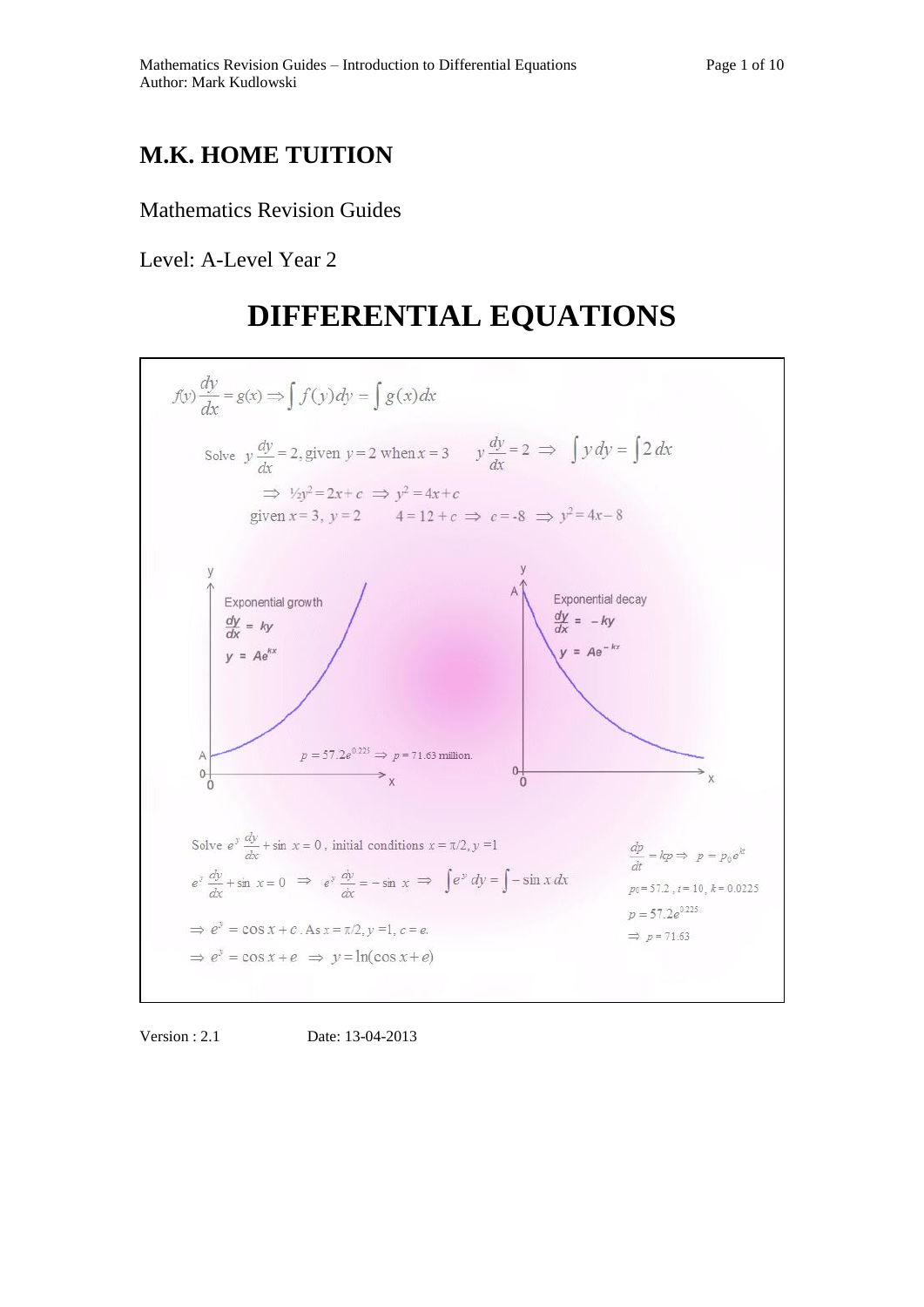## **DIFFERENTIAL EQUATIONS**

A **differential equation** in terms of the variables *x* and *y* is one that contains a differential coefficient, namely a term like *dx*  $\frac{dy}{dx}$  (or *y'*).

If only the first derivative is present, as in the example above, we have a **first-order** differential equation.

**Second-order** differential equations (beyond the scope of A-level) would include the second

derivative, i.e.  $\frac{3}{\sqrt{x^2}}$ 2 *dx*  $d^2y$ (or *y*

Examples of first-order differential equations are *dx*  $\frac{dy}{dx} = 2x$ , *dx*  $\frac{dy}{dx}$ *y*  $\frac{x}{x}$  and *dx*  $y \frac{dy}{dx} = 2.$ 

If *dx*  $\frac{dy}{dx} = 2x$ , then integrating with respect to *x* gives

$$
y = x^2 + c.
$$

This is the **general solution** of the differential equation , and it can be illustrated by a family of curves .

Each curve has the equation  $y = x^2 + c$ , with the case where  $c = 0$  shown in bold. .

A **particular solution** is one specific curve of the family of general solutions, and it can be found from additional information.

**Example (1):** Find the particular solution of the differential equation *dx*  $\frac{dy}{dx} = 4x + 3$ , given that  $y = 8$ 

when  $x = 2$ .

Integrating using standard methods gives a general solution of  $y = 2x^2 + 3x + c$ . Substituting  $x = 2$  and  $y = 8$  gives  $8 + 6 + c = 8$  and hence  $c = -6$ .

The particular solution is therefore  $y = 2x^2 + 3x - 6$ .

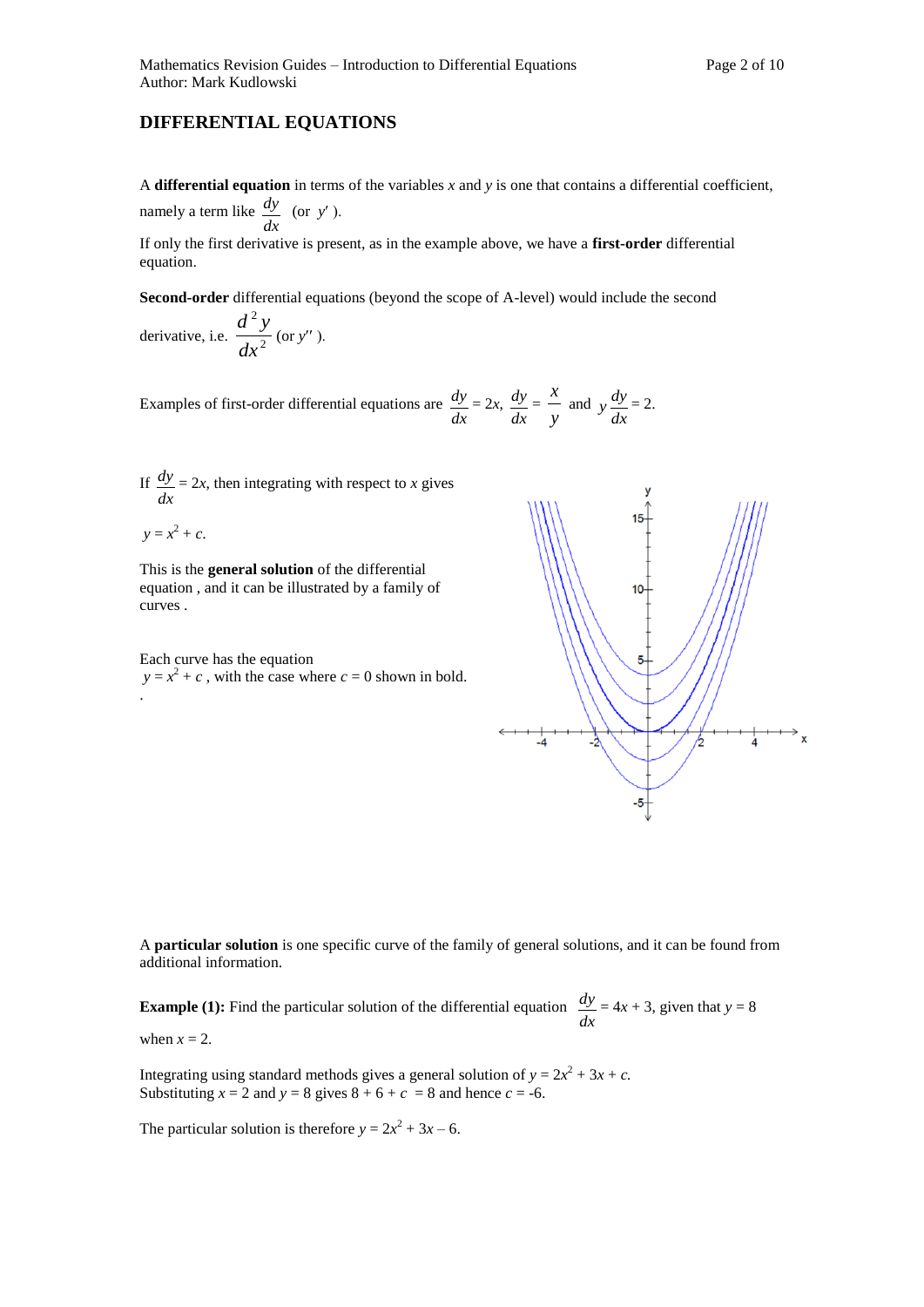**Example (2):** Find the particular solution of the differential equation *dx*  $\frac{dy}{dx}$  = 2 cos *x*, given that *y* = 3

when  $x = \pi$ .

Integration gives a general solution of  $y = 2 \sin x + c$ . Substituting  $x = \pi$  and  $y = 3$  gives  $-2 + c = 3$ and hence  $c = 5$ .

The particular solution is therefore  $y = 2 \sin x + 5$ .

The above examples were both solved using standard techniques learnt earlier in the course, but to tackle an equation like *dx*  $\frac{dy}{dx}$ *y*  $\frac{x}{x}$ , we need a new method.

#### **Separating the variables.**

If a differential equation can be written in the form  $f(y) \frac{dy}{dx}$  $\frac{dy}{dx} = g(x)$ , then it can be solved by separating the variables. By treating *dy* and *dx* as if they were algebraic quantities and integrating both sides, this expression can be rewritten as

$$
\int f(y)dy = \int g(x)dx.
$$

**Example (3):** Solve *dx*  $\frac{dy}{dx}$ *y*  $\frac{x}{x}$ .

This expression must first be manipulated to separable form

$$
y\frac{dy}{dx} = x \Longrightarrow y\,dy = x\,dx \Longrightarrow \int y\,dy = \int x\,dx.
$$

Note that the stage " $y dy = x dx$ " is mathematically nonsensical and is only shown as a step in the working – we must prefix integral signs to give the expression meaning !

Integrating, we have  $\frac{1}{2}y^2 = \frac{1}{2}x^2 + c$ . This can be rewritten as  $y^2 = x^2 + c$ .

(Since *c* is an arbitrary constant, we still use *c* and not 2*c* after the doubling.)

The constant could have been attached to either side of the expression.

**Example (4):** Solve *dx*  $y \frac{dy}{dx} = 2$ , given that  $y = 2$  when  $x = 3$ .

Manipulating to separable form we have

$$
y\frac{dy}{dx} = 2 \implies \int y\,dy = \int 2\,dx
$$

Integrating, we have the general solution  $\frac{1}{2}y^2 = 2x + c$ . This can be rewritten as  $y^2 = 4x + c$ .

Therefore,  $y^2 = 4x + c$ .

Using the result  $y^2 = 4x + c$  and substituting  $x = 3$ ,  $y = 2$ , we have  $4 = 12 + c \implies c = -8.$ 

The particular solution of the differential equation is  $y^2 = 4x - 8$ .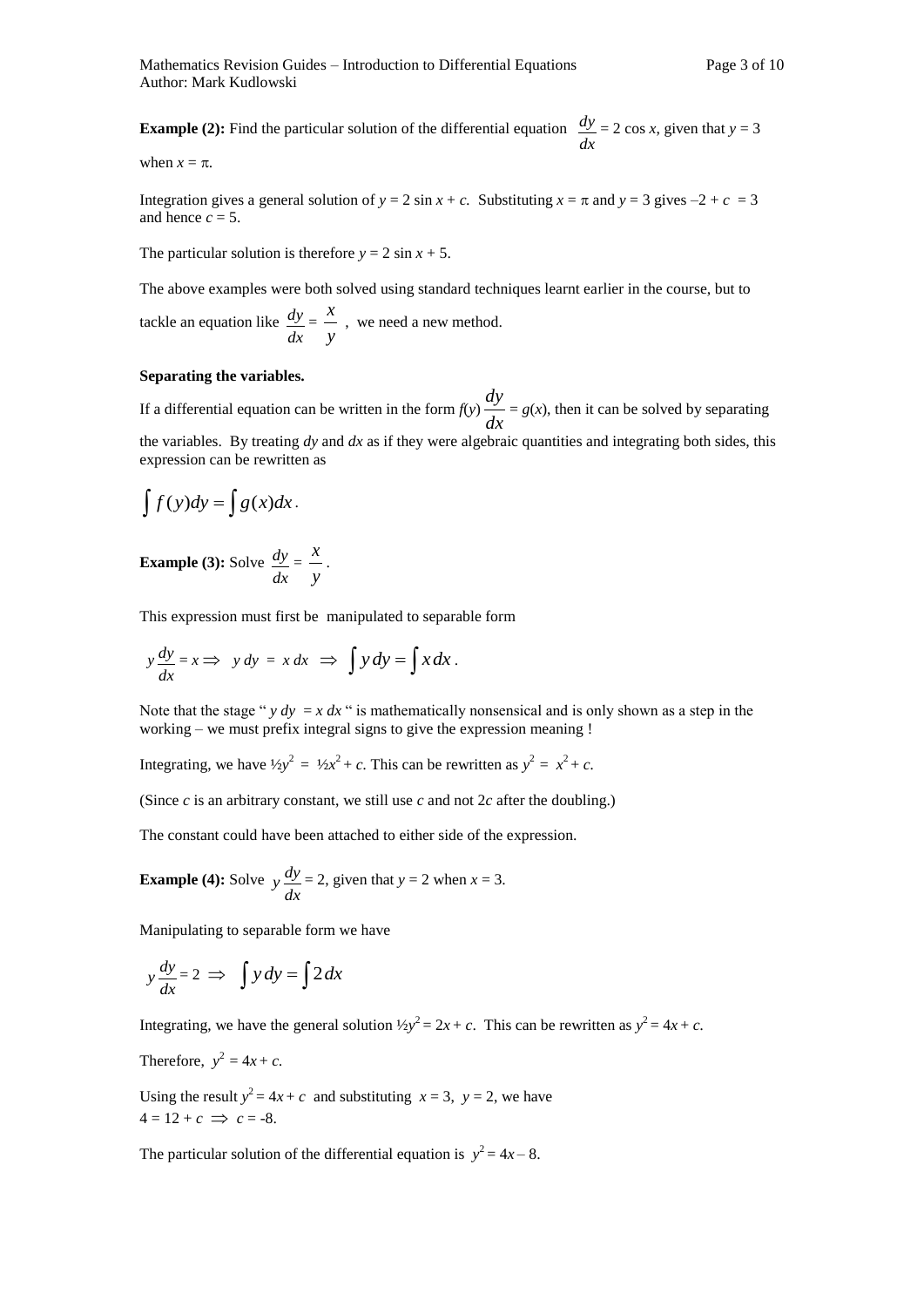In the last examples, we had rewritten general solutions such as  $\frac{1}{2}y^2 = 2x + c$  in the form  $y^2 = 4x + c$ . There was no need to write  $y^2 = 4x + 2c$ , as both *c* and 2*c* were simply numbers.

Simplifying the arbitrary constant in this way is allowable only when basic arithmetic is applied to both sides of the differential equation.

Care must be taken with the arbitrary constant if any mathematical operations other than basic arithmetic are used, such as raising to powers or taking exponents.

#### **Example (5):**

i) Find the general solution of *dx*  $\frac{dy}{dx} = y$ .

ii) Find the particular solution of the same equation, given initial conditions of  $x = 1$  and  $y = 5e$ .

Separating the variables, *dx dy y*  $\frac{1}{y} \frac{dy}{dx} = 1 \implies \frac{1}{y} dy = 1 dx$ *y*  $\frac{1}{y}$  dy = 1 dx ·

This is a special case of the form  $f(y) \frac{dy}{dx}$  $\frac{dy}{dx} = g(x)$  where  $g(x) = 1$ .

Integrating we have  $\int \frac{1}{y} dy = \int 1 dx$ *y*  $\frac{1}{x}$  *dy* =  $\int 1 dx$  or  $\ln y = x + c$ *.* 

Taking exponentials of both sides we have  $y = e^{(x+c)}$ .

This last expression can be rewritten as  $y = Ae^x$  where  $A = e^c$ .

Notice how the arbitrary constant started off as a quantity to be *added,* but when we took exponentials, the constant was transformed into a *multiplier* by the log laws.

The constant must be incorporated immediately after performing the original integral. It can be added to either side – practice will tell you where it is more suitable to place it !

Thus we could have said  $\int \frac{1}{y} dy = \int 1 dx$ *y*  $\frac{1}{x}$  *dy* =  $\int 1 dx$  or  $\ln y + c = x$ .

Taking exponentials of both sides we have  $ye^c = e^x$ , and then  $Ay = e^x$  where  $A = e^c$ . The former arrangement is more logical and is the one usually quoted in textbooks.

ii) Substituting  $x = 1$  and  $y = 5e$  into the general solution gives  $A = 5$ , and hence the particular solution for the differential equation is  $y = 5e^x$ .

#### **N.B. The method below is totally incorrect !**

It is very bad practice to disregard the arbitrary constant throughout the working and just 'tag it on' at the end, as shown by the wrong method below.

Begin with  $\int \frac{1}{y} dy = \int 1 dx$ *y*  $\frac{1}{2}dy = \int 1 dx$ , then ln  $y = x$ , then take exponentials to get  $y = e^x$ , and finally, as an

afterthought, tag the constant on at the end to obtain  $y = e^x + c$ .

Substituting  $x = 1$  and  $y = 5e$  into the incorrect 'general solution' gives  $C = 4e$ , and the incorrect 'particular solution' for the differential equation of  $y = e^x + 4e$ .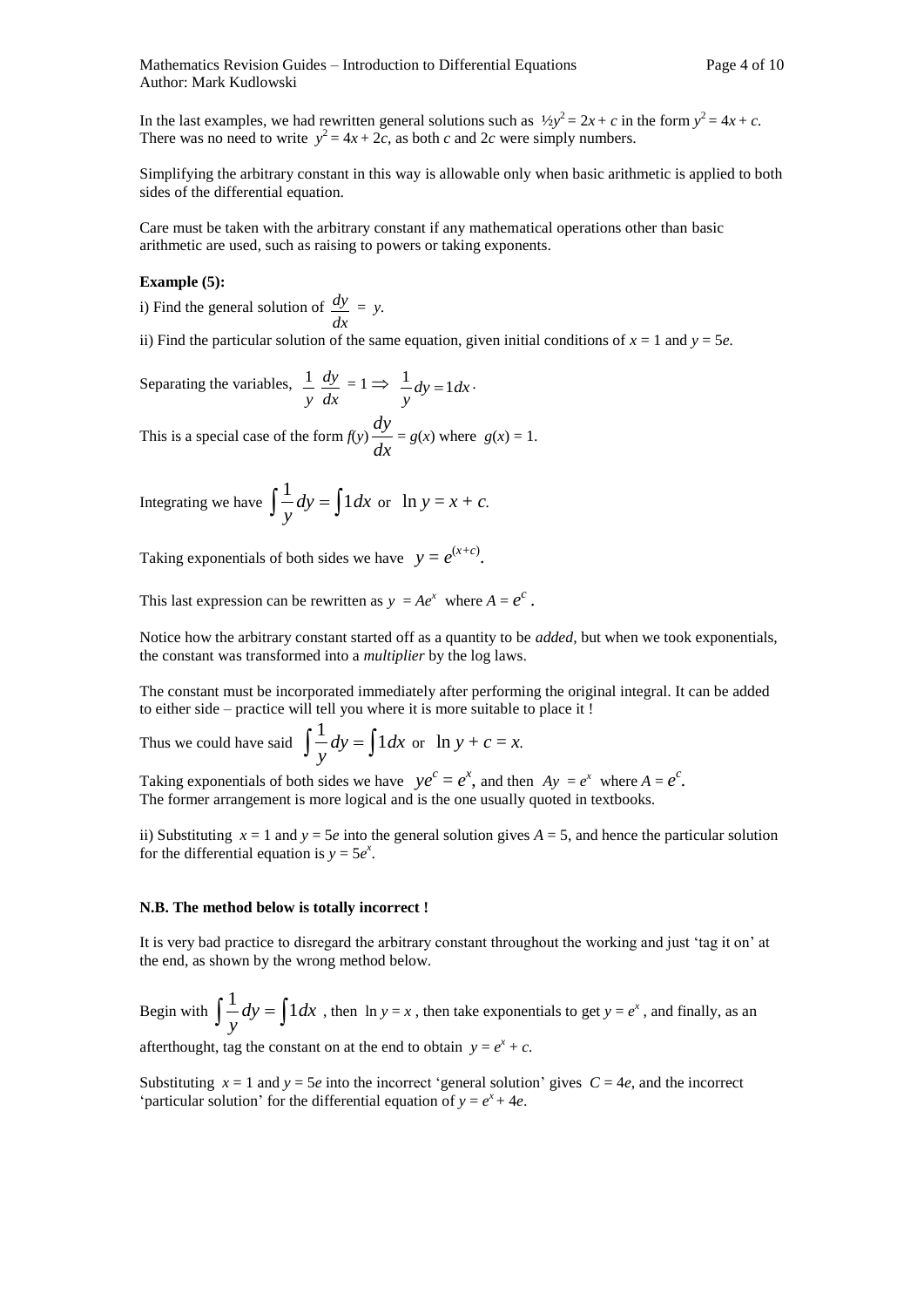#### **Example (6):**

i) Solve the differential equation  $\frac{dx}{dt} = \sqrt{x} \cos \left( \frac{t}{2} \right)$ Ј  $\left(\frac{t}{2}\right)$  $\backslash$  $=\sqrt{x}\cos$ 2  $\frac{1}{x} \cos \left( \frac{t}{x} \right)$ *dt*  $\frac{dx}{dx} = \sqrt{x} \cos\left(\frac{t}{x}\right)$ , to find *x* in terms of *t*. ii) Given the initial conditions of  $t = 0$  and  $x = 4$ , show that the solution can be written in the form

 $x = (\sin at + b)^2$  where *a* and *b* are positive constants to be determined.

i) Manipulating to separable form we have 
$$
\frac{dx}{dt} = \sqrt{x} \cos\left(\frac{t}{2}\right) \implies \int \frac{1}{\sqrt{x}} dx = \int \cos\left(\frac{t}{2}\right) dt
$$
  
\n $\implies 2\sqrt{x} = 2\sin\left(\frac{t}{2}\right) + c \implies$  (halving both sides)  $\sqrt{x} = \sin\left(\frac{t}{2}\right) + c$   
\n $\implies$  (squaring both sides)  $x = \left(\sin\left(\frac{t}{2}\right) + c\right)^2$ .

Note how we did not need to say  $\sqrt{x} = \sin\left(\frac{t}{2}\right) + \frac{1}{2}c$ 1  $\sin\left(\frac{t}{2}\right)$ + Ј  $\left(\frac{t}{2}\right)$  $\backslash$  $=\sin\left(\frac{t}{2}\right)+\frac{1}{2}c$  when we halved both sides, but when we squared both sides, we had to put the constant inside the brackets and not say  $x = \left(\sin\left(\frac{t}{2}\right)\right)^2 + c$ Ј  $\lambda$  $\overline{\phantom{a}}$  $\backslash$  $\left(\sin\left(\frac{t}{2}\right)\right)$  $\left(\frac{t}{2}\right)$  $=\sin$ 2  $\sin\left(\frac{t}{2}\right)\right)$  + c.

ii) Given that  $x = 4$  when  $t = 0$ , we substitute into the general solution  $(\sin(0) + c)^2 = 4$  to give  $c = 2$ . Hence the particular solution of the differential equation is  $x = (\sin(0.5t) + 2)^2$ .

**Example (7):** Solve the differential equation  $\frac{dy}{dx} = 4xy$  $\frac{dy}{dx} = 4xy$ , given initial conditions of  $x = 0$ ,  $y = 5$ .

$$
\frac{dy}{dx} = 4xy \implies \int \frac{1}{y} dy = \int 4x dx \implies \ln y = 2x^2 + c
$$

 $y = e^{2x^2+c} \implies y = Ae^{2x^2}$  where  $A = e^c$ . Substituting the initial conditions of  $x = 0$ ,  $y = 5 \implies Ae^0 = 5 \implies A = 5$ .

The particular solution is therefore  $y = 5e^{2x^2}$ .

### **Example (8):** Solve the differential equation

 $\frac{dy}{dx} = (y-3)(4x+3)$  $\frac{dy}{dx} = (y-3)(4x+3)$ , given initial conditions of  $x = -1$ ,  $y = 3(e^{-1}+1)$ .

$$
\frac{dy}{dx} = (y-3)(4x+3) \Rightarrow \int \frac{1}{y-3} dy = \int 4x + 3 dx \Rightarrow \ln(y+3) = 2x^2 + 3x + c
$$

 $\text{(taking exponentials)} \implies y - 3 = e^{2x^2 + 3x + c}$ .

Initial conditions:  $x = -1$ ,  $y = 3(e^{-1}+1) \implies 3e^{-1} = e^{2-3+c} \implies 3e^{-1} = e^{c-1}$ 

 $(\text{taking natural logs}) \Rightarrow (\ln 3) - 1 = c - 1 \Rightarrow c = \ln 3 \Rightarrow y - 3 = 3e^{2x^2 + 3x}$  $\Rightarrow$   $y = 3(e^{2x^2+3x} + 1).$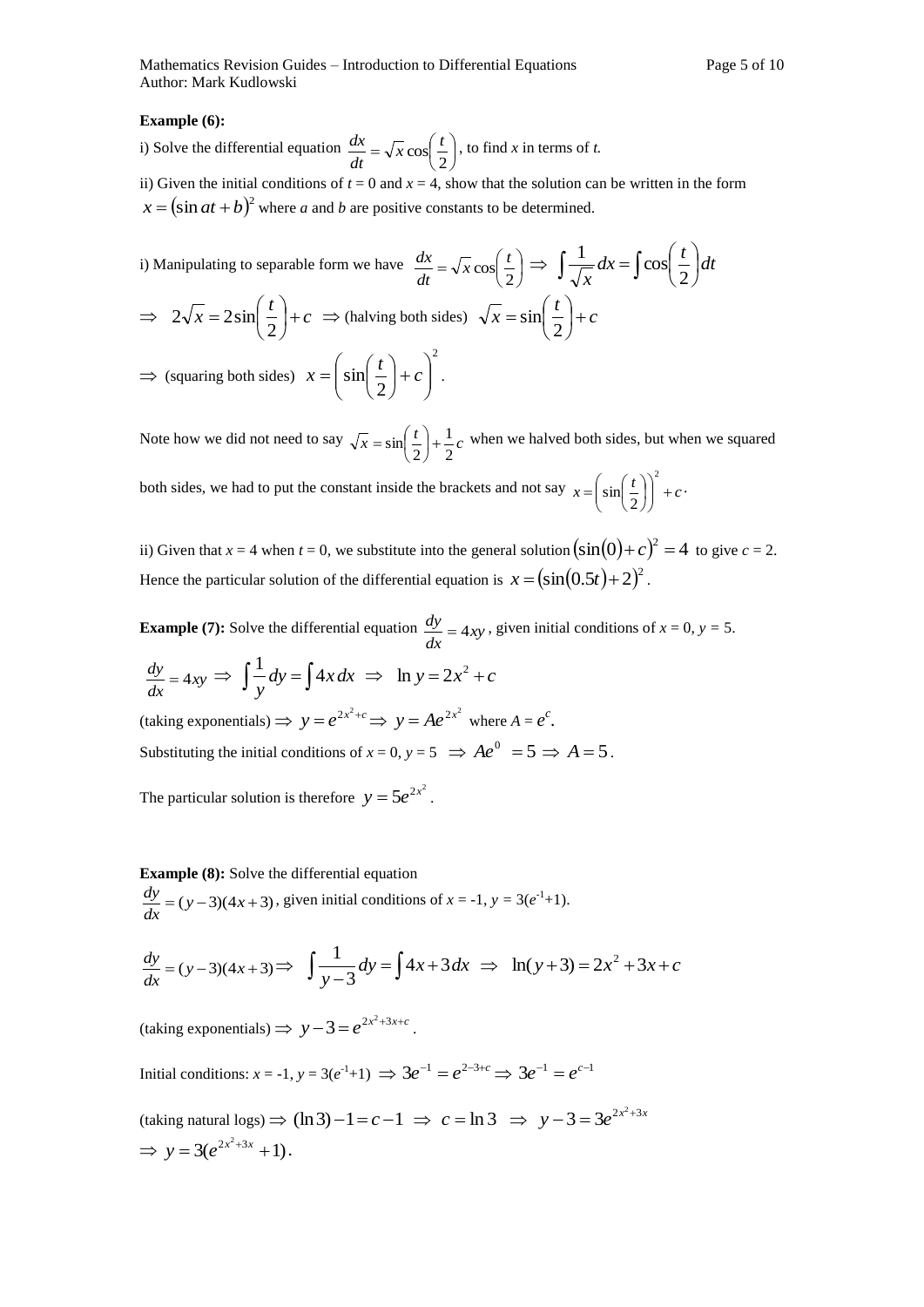**Example (9):** Solve the differential equation  $e^{y} \frac{dy}{dx} + \sin x = 0$  $e^{y} \frac{dy}{dx} + \sin x = 0$ , given initial conditions of  $x = \pi/2$ ,  $y = 1$ .

$$
e^{y} \frac{dy}{dx} + \sin x = 0 \implies e^{y} \frac{dy}{dx} = -\sin x \implies \int e^{y} dy = \int -\sin x dx
$$
  

$$
\implies e^{y} = \cos x + c. \text{ As } x = \pi/2, y = 1, c = e.
$$

Hence  $e^y = \cos x + e$  and  $y = \ln(\cos x + e)$ .

**Example (10):** Solve  $2^2-1$ 2  $\overline{a}$  $=\frac{x^2y+}{2}$ *x*  $x^2y + y$ *dx*  $\frac{dy}{dx} = \frac{x^2y + y}{2}$ , given initial conditions of  $x = 0$ ,  $y = 2$ .

$$
\frac{dy}{dx} = \frac{x^2y + y}{x^2 - 1} \implies \frac{dy}{dx} = y\left(\frac{x^2 + 1}{x^2 - 1}\right).
$$

Before continuing with the process, we need to simplify the bracketed term into an integrable form, using partial fractions.

$$
\frac{x^2+1}{x^2-1} = \frac{x^2-1}{x^2-1} + \frac{2}{x^2-1} = 1 + \frac{A}{(x+1)} + \frac{B}{(x-1)}
$$

Partial fraction decomposition:  $A(x-1) + B(x+1) = 2$ .

 $A + B = 0$  (equating *x* terms);  $B - A = 2$  (equating constants)  $\implies A = -1$ ;  $B = 1$ .

We now continue with  $\frac{dy}{dx} = y \left[ \frac{x+1}{x^2-1} \right]$ J  $\backslash$  $\overline{\phantom{a}}$  $\setminus$ ſ  $\overline{a}$  $= y \left( \frac{x^2 + y^2}{2} \right)$ 1 1 2 2 *x*  $\frac{dy}{dx} = y \left( \frac{x}{x} \right)$  $\frac{dy}{dx} = y \left( \frac{x^2 + 1}{2} \right) \Rightarrow \frac{dy}{dx} = y \left( 1 - \frac{1}{2} + \frac{1}{2} \right)$ J  $\left(1-\frac{1}{1-\frac{1}{2}}+\frac{1}{1-\frac{1}{2}}\right)$  $\overline{\mathcal{L}}$ ſ  $\overline{a}$  $^{+}$  $\ddot{}$  $= y \mid 1 -$ 1 1 1  $1-\frac{1}{2}$  $x+1$  *x y dx*  $\frac{dy}{dx} = y \left( 1 - \frac{1}{x} + \frac{1}{x} \right)$ .

Separating variables,

$$
\Rightarrow \int \frac{1}{y} dy = \int \left(1 - \frac{1}{x+1} + \frac{1}{x-1}\right) dx
$$

$$
\Rightarrow \ln y = x - \ln(x+1) + \ln(x-1) + c
$$

$$
\Rightarrow y = Ae^{x} \left( \frac{x-1}{x+1} \right)
$$
 (exponentiating both sides)  $(A = e^{c})$ .

Substituting  $x = 0$ ,  $y = 2$  gives  $A\left|\frac{-1}{2}\right| = 2$ 1  $\binom{1}{1}$ Ј  $\left(\frac{-1}{4}\right)$  $\backslash$  $A\left(\frac{-1}{4}\right) = 2$  and hence  $A = -2$ .

The particular solution to the differential equation is therefore  $y = -2e^x \left( \frac{x-1}{x-1} \right)$ Ј  $\left(\frac{x-1}{x-1}\right)$  $\overline{\mathcal{L}}$ ſ  $\ddot{}$  $=-2e^{x}\left(\frac{x-1}{2}\right)$ 1  $2e^{x}\left(\frac{x-1}{2}\right)$ *x*  $y = -2e^x \left(\frac{x-1}{x-1}\right)$  or  $y = 2e^x \left(\frac{1-x}{x-1}\right)$ J  $\left(\frac{1-x}{1}\right)$  $\overline{\mathcal{L}}$ ſ  $\ddot{}$  $=2e^{x}\left( \frac{1-}{2}\right)$ 1  $2e^{x}\left(\frac{1}{2}\right)$ *x*  $y = 2e^{x} \left( \frac{1-x}{2} \right)$ .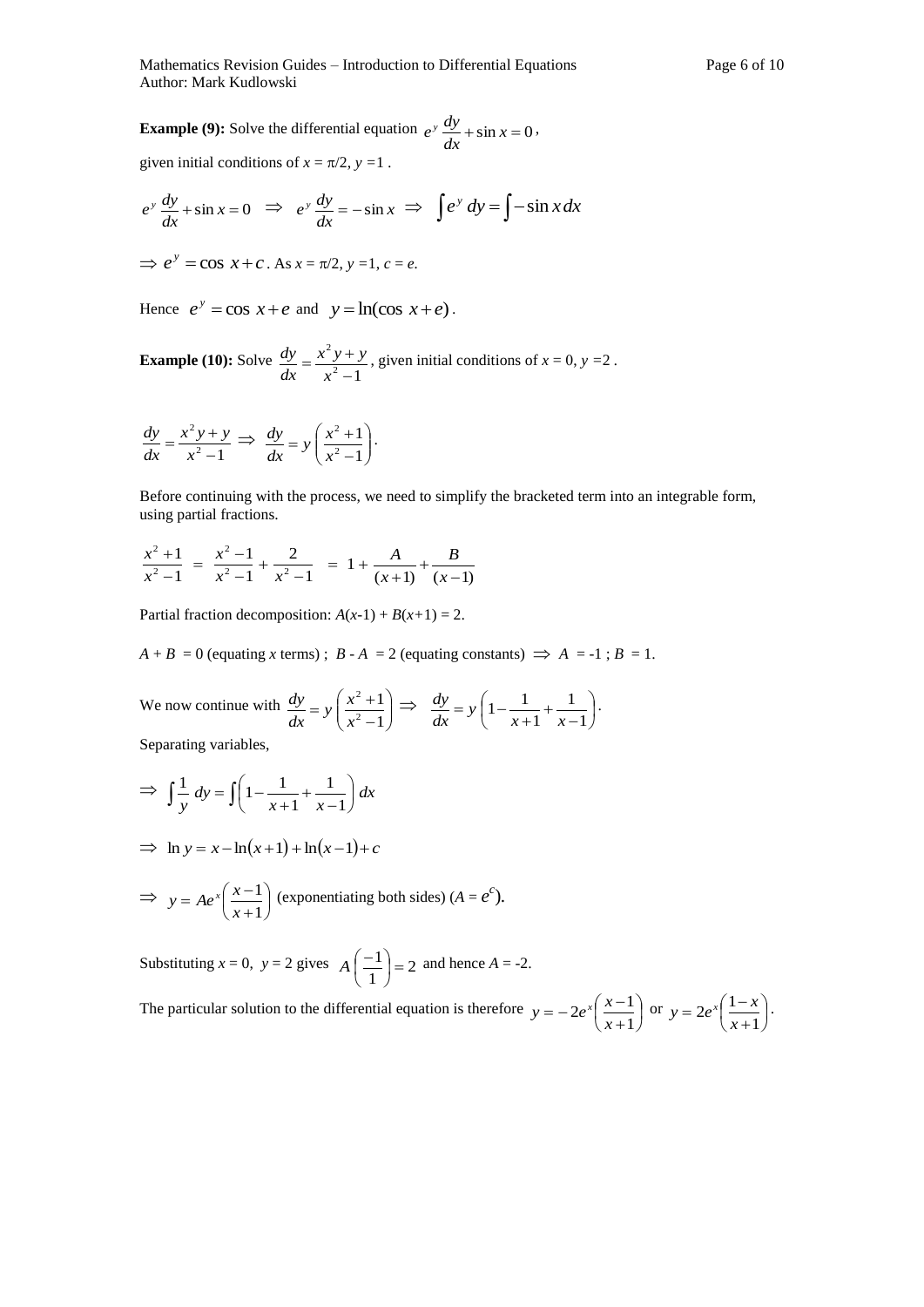#### **Exponential Growth and Decay.**

If we were to repeat example (5) using *dx*  $\frac{dy}{dx}$  = *ky* and *dx*  $\frac{dy}{dx}$  = *-ky* where *k* is a *positive* constant, we have exponential growth and decay functions.



Because exponential growth and decay take place over an interval of *time*, it is more common to use *t*  for *x* as the variable with respect to which we are differentiating.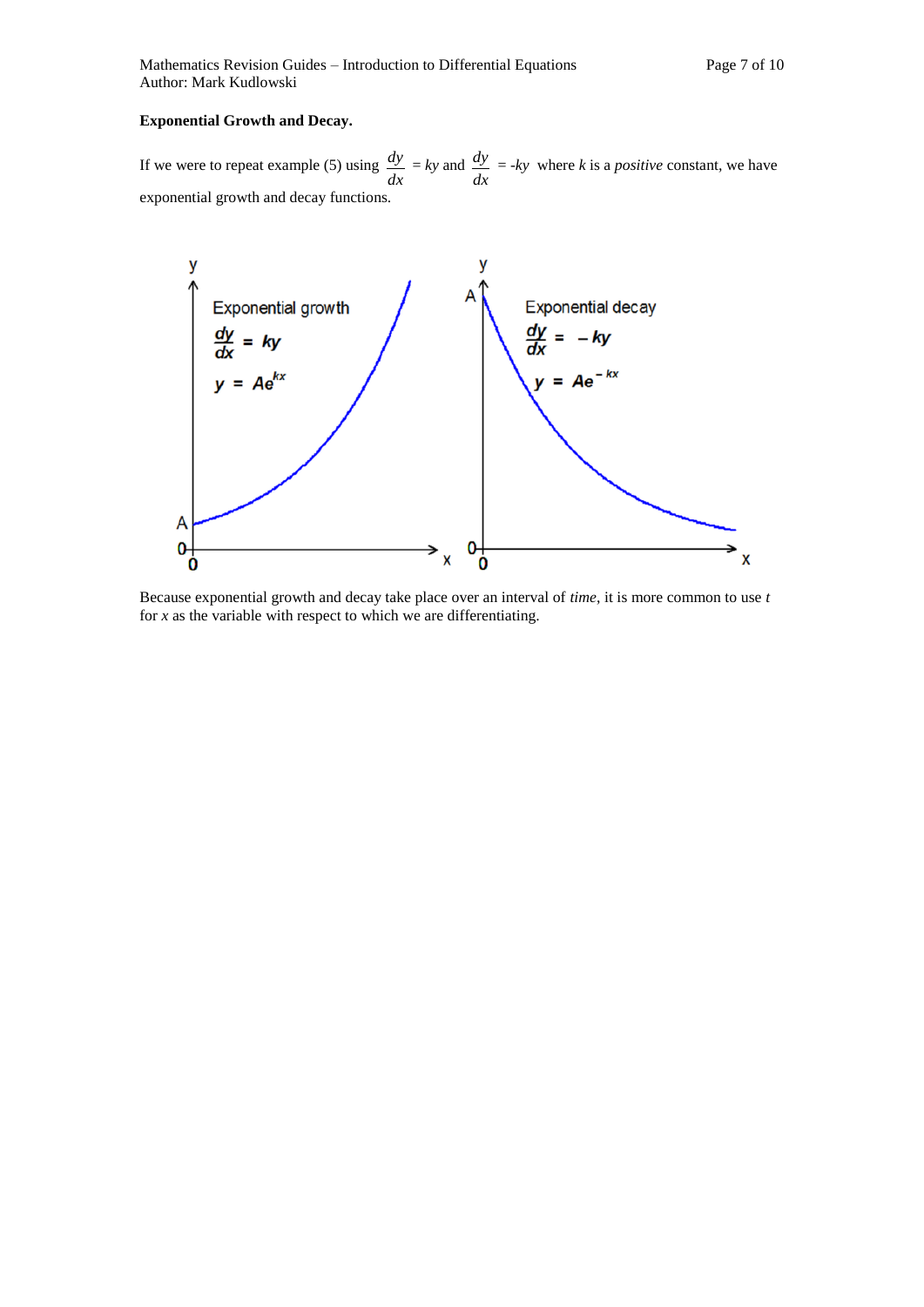One everyday example of exponential growth is that of a population where  $\frac{dp}{dr} = kp$ *dt*  $\frac{dp}{dt}$ 

 $\Rightarrow$  $p = p_0 e^{kt}$ , where *t* is the elapsed time and  $p_0$  is the population at the start of the time interval. This formula can also be applied to compound interest problems where the interest is compounded continuously (to give another example).

Examples of exponential decay include:

- Disintegration of radioactive materials where  $\frac{dm}{dr} = -km$ *dt*  $\frac{dm}{dt} = -km \implies m = m_0 e^{-kt}$ , where *t* is the elapsed time and  $m_0$  is the mass of the material at the start of the time interval.
- Newton's Law of Cooling, where  $\frac{d\Theta}{dt} = -k(\Theta \Theta_s) \Rightarrow \Theta \Theta_s = (\Theta_0 \Theta_s)e^{-kt}$  $k(\Theta - \Theta_s) \Rightarrow \Theta - \Theta_s = (\Theta_0 - \Theta_s)e$ *dt*  $\frac{d\Theta}{dt} = -k(\Theta - \Theta_s) \Rightarrow \Theta - \Theta_s = (\Theta_0 - \Theta_s)e^{-\Theta_s}$

where *t* is the elapsed time,  $\Theta$  is temperature of the object,  $\Theta_s$  is the temperature of the surroundings, and  $\Theta_0$  is the temperature of the object at the start of the time interval.

**Example (11)**: The population of the United Kingdom was estimated at 57.2 million in 2000. Assuming an annual rate of growth of 2.25%, what will be the population estimate for 2010 ?

This problem can be expressed as a differential equation, i.e.

$$
\frac{dp}{dt} = kp \implies p = p_0 e^{kt}
$$
 where  $p_0 = 57.2$ ,  $t = 10$  and  $k = 0.0225$ .

We want to find *p* such that  $p = p_0 e^{kt}$ , or  $p = 57.2e^{0.225} \Rightarrow p = 71.63$  million.

(Note that this is not the same as  $57.2 \times (1.0225)^{10}$  or 71.45 million, since here the growth is continuous, and not just at the end of each year !).

**Example (12):** The radioactivity of a sample of sulfur-35 was taken in terms of a Geiger counter reading, and the adjusted count was recorded as 1852 'hits' per minute.

The same sample was then locked away and another reading taken 28 days later, and then the adjusted count was recorded as 1485 'hits' per minute.

Assuming that the number of 'hits' is proportional to the mass of the sulfur-35 remaining, what is the daily decay constant *k* and hence the half-life of sulfur-35 ? (The half-life of a radioactive substance is the time taken for the mass, and hence the activity, to decline to one-half of its original value).

*km dt*  $\frac{dm}{dt} = -km \implies m = m_0 e^{-kt}$ , where *t* is the elapsed time (in days here) and  $m_0$  is the mass of the

material at the start of the experiment.

Here *k* is the decay constant which is unknown,  $m_0 = 1852$ ,  $m = 1485$ , and  $t = 28$ . (The number of 'hits' in each case represents the mass).

The decay constant *k* is found by  $m = m_0 e^{-kt} \Rightarrow \frac{m}{m} = e^{-kt}$ *m*  $\frac{m}{2} = e^{-m}$  $\mathbf{0}$  $\ddot{\phantom{0}}$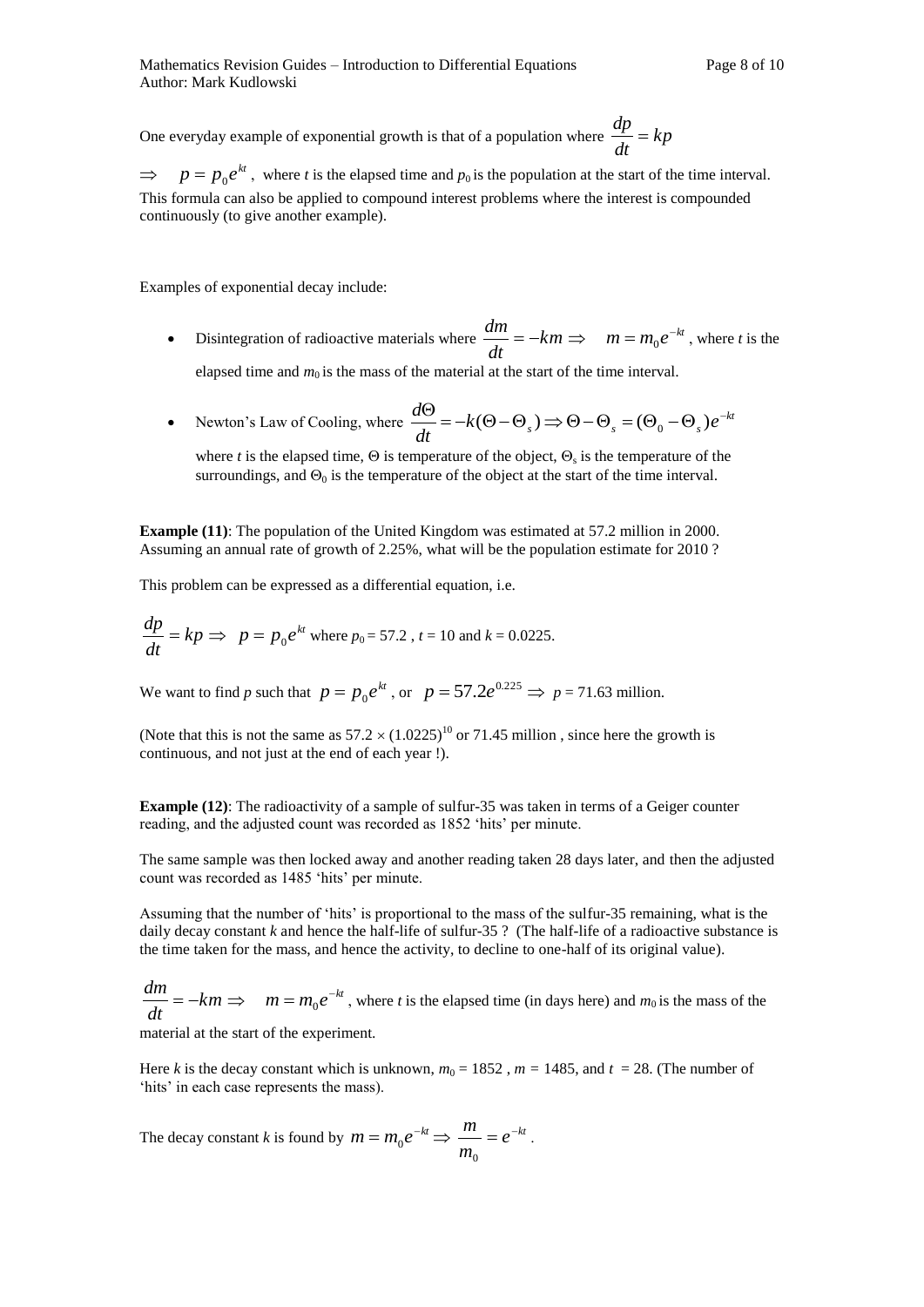Mathematics Revision Guides – Introduction to Differential Equations Page 9 of 10 Author: Mark Kudlowski

Taking logs of both sides, 
$$
\Rightarrow -k = \frac{\ln\left(\frac{m}{m_0}\right)}{t} \Rightarrow -k = \frac{\ln 1485 - \ln 1852}{28}
$$
.

 $\therefore$   $-k = -0.00789$ .

To find the half-life, we use  $\frac{m}{\epsilon} = e^{-kt}$ *m*  $\frac{m}{\epsilon}$  = e<sup>-</sup> 0 , and find the value *t* which makes  $\frac{m}{m_0} = \frac{1}{2}$ 1 0  $=$ *m*  $\frac{m}{m} = \frac{1}{n}$ .

We must solve 
$$
e^{-kt} = \frac{1}{2} \implies -kt = \ln\left(\frac{1}{2}\right)
$$
 (taking logs)  $\implies kt = \ln 2 \implies t = \frac{\ln 2}{k}$ 

: the half-life of sulfur-35 is  $\frac{m}{0.00789}$  $\frac{\ln 2}{\ln 2}$  days or 87.8 days.